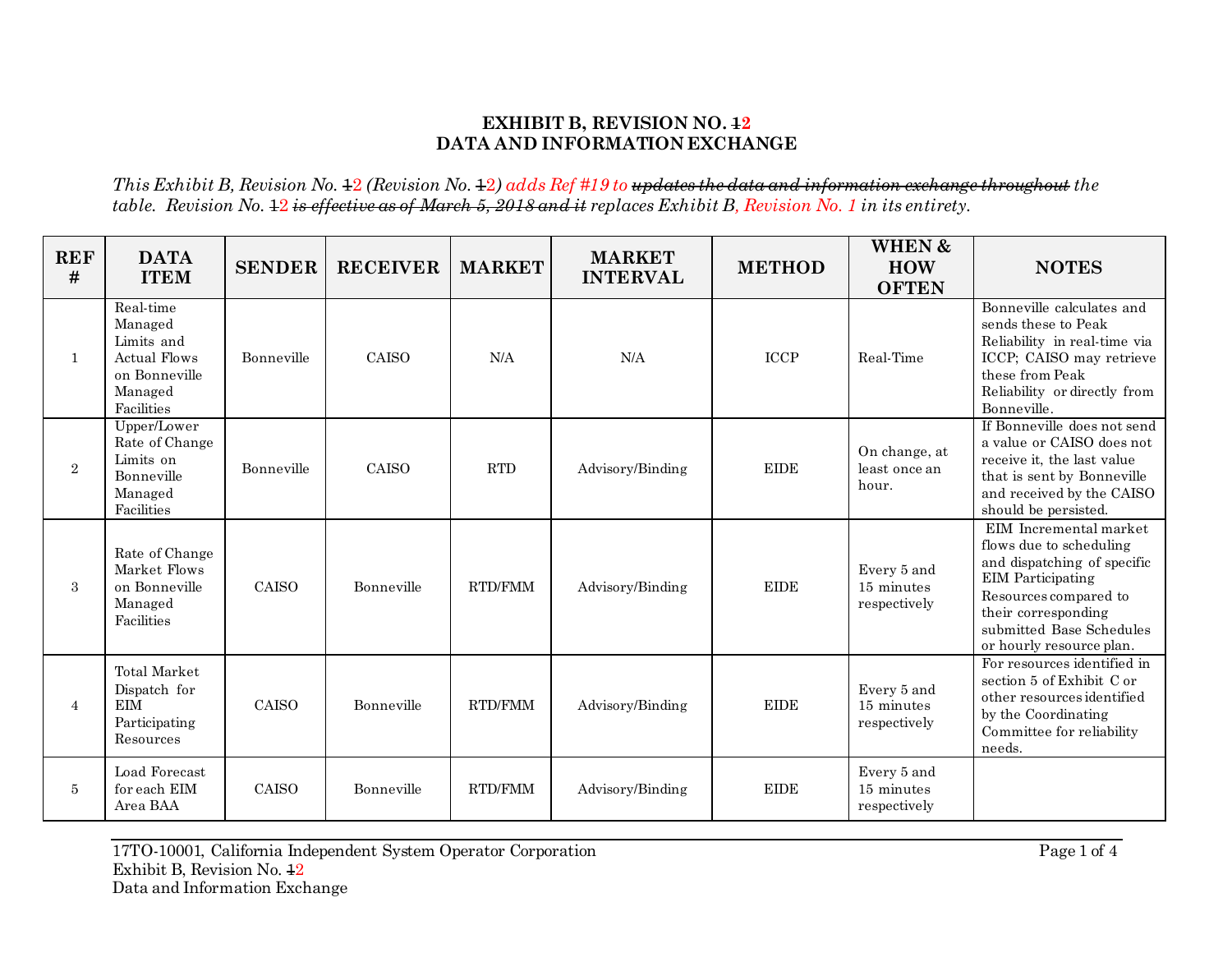| <b>REF</b><br># | <b>DATA</b><br><b>ITEM</b>                                                                                                               | <b>SENDER</b> | <b>RECEIVER</b> | <b>MARKET</b>  | <b>MARKET</b><br><b>INTERVAL</b> | <b>METHOD</b>                                          | WHEN &<br><b>HOW</b><br><b>OFTEN</b>      | <b>NOTES</b>                                                                                                                                         |
|-----------------|------------------------------------------------------------------------------------------------------------------------------------------|---------------|-----------------|----------------|----------------------------------|--------------------------------------------------------|-------------------------------------------|------------------------------------------------------------------------------------------------------------------------------------------------------|
| 6               | Adjusted Net<br>Scheduled<br>Interchange for<br>each EIM Area<br><b>BAA</b>                                                              | CAISO         | Bonneville      | RTD/FMM        | Advisory/Binding                 | <b>EIDE</b>                                            | Every 5 and<br>15 minutes<br>respectively |                                                                                                                                                      |
| $\overline{7}$  | Resource<br>Status for EIM<br>Participating<br>Resources                                                                                 | CAISO         | Bonneville      | <b>RTD</b>     | Advisory/Binding                 | <b>EIDE</b>                                            | Every 5 minutes                           | For resources identified in<br>section 5 of Exhibit C or<br>other resources identified<br>by the Coordinating<br>Committee for reliability<br>needs. |
| 8               | Generation<br>Shift Factor for<br>EIM<br>Participating<br>Resources for<br>each Bonneville<br>Managed<br>Facility                        | <b>CAISO</b>  | Bonneville      | <b>RTD</b>     | Binding                          | $\ensuremath{\mathrm{EIDE}}$                           | Every 5 minutes                           | For resources identified in<br>section 5 of Exhibit C or<br>other resources identified<br>by the Coordinating<br>Committee for reliability<br>needs. |
| 9               | Upper/Lower<br>Rate of Change<br>Limits that<br>CAISO is<br>enforcing in<br><b>RTD</b>                                                   | CAISO         | Bonneville      | <b>RTD</b>     | Advisory/Binding                 | <b>EIDE</b>                                            | Every 5 minutes                           | Allows Bonneville to verify<br>that CAISO has received<br>the Upper/Lower Rate of<br>Change Limits that are<br>actively being enforced.              |
| 10              | <b>EIM</b> Transfers<br>between EIM<br>Area BAAs                                                                                         | CAISO         | Bonneville      | RTD/FMM        | Advisory/Binding                 | <b>EIDE</b>                                            | Every 5 and<br>15 minutes<br>respectively |                                                                                                                                                      |
| 11              | <b>EIM</b><br>Incremental<br>Flow for each<br>Bonneville<br>Managed<br>Facility and<br>facilities listed<br>in section 3 of<br>Exhibit C | CAISO         | Bonneville      | <b>RTD/FMM</b> | Advisory/Binding                 | EIDE or other<br>standard<br>communication<br>protocol | Every 5 and<br>15 minutes<br>respectively | Per section 5.1 of this<br>Agreement.                                                                                                                |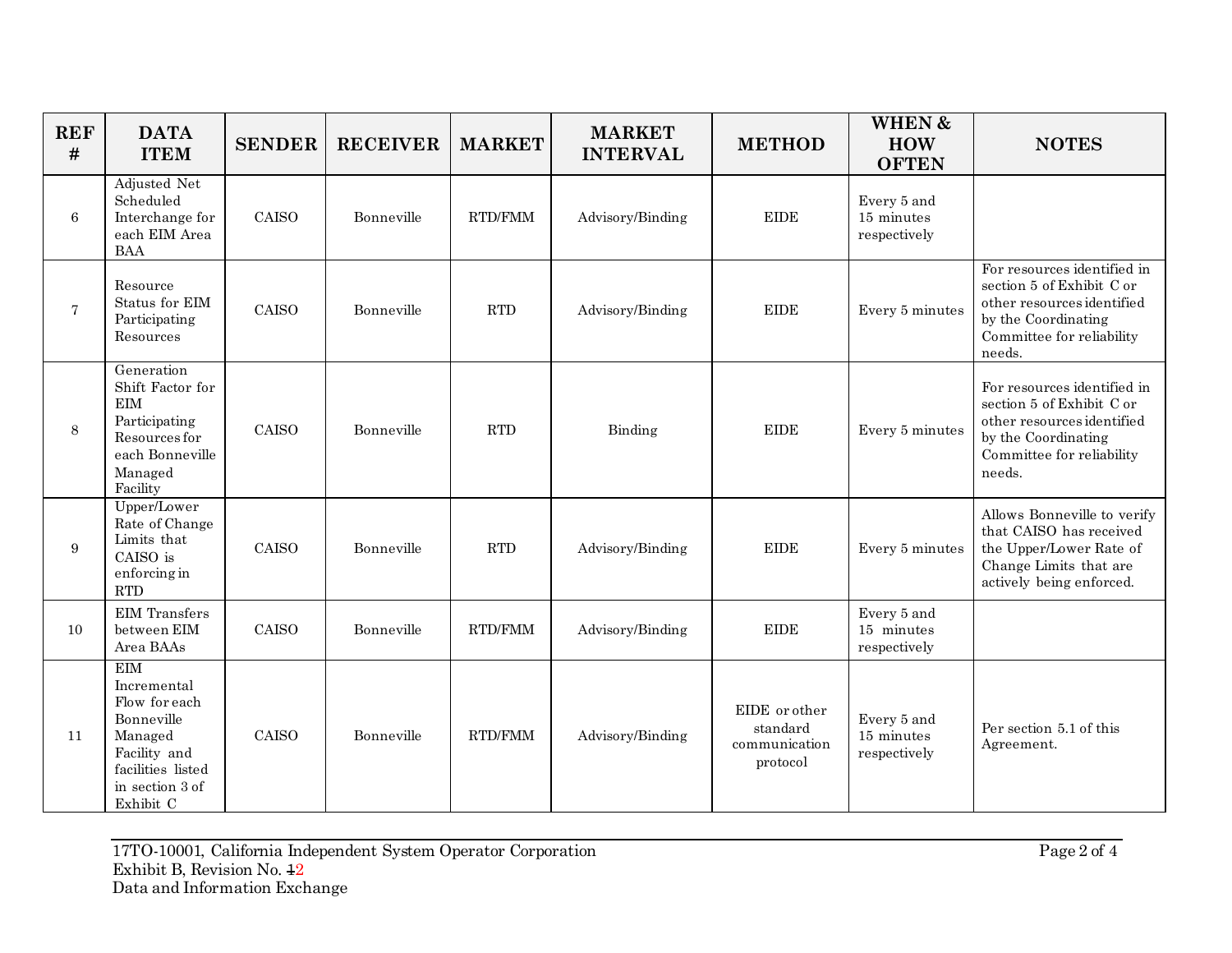| <b>REF</b><br># | <b>DATA</b><br><b>ITEM</b>                                                                                                             | <b>SENDER</b> | <b>RECEIVER</b> | <b>MARKET</b>  | <b>MARKET</b><br><b>INTERVAL</b> | <b>METHOD</b>                                          | <b>WHEN &amp;</b><br><b>HOW</b><br><b>OFTEN</b>                                 | <b>NOTES</b>                                                                                                                                                                                                                         |
|-----------------|----------------------------------------------------------------------------------------------------------------------------------------|---------------|-----------------|----------------|----------------------------------|--------------------------------------------------------|---------------------------------------------------------------------------------|--------------------------------------------------------------------------------------------------------------------------------------------------------------------------------------------------------------------------------------|
| <sup>12</sup>   | EIM Area<br>Incremental<br>Flow for each<br>Bonneville<br>Managed<br>Facility and<br>facilities listed<br>in section 3 of<br>Exhibit C | CAISO         | Bonneville      | RTD/FMM        | Advisory/Binding                 | EIDE or other<br>standard<br>communication<br>protocol | Every 5 and<br>15 minutes<br>respectively                                       | Per section 5.3 of this<br>Agreement.                                                                                                                                                                                                |
| 13              | EIM Area Total<br>Flow for each<br>Bonneville<br>Managed<br>Facility and<br>facilities listed<br>in section 3 of<br>Exhibit C          | CAISO         | Bonneville      | <b>RTD/FMM</b> | Advisory/Binding                 | EIDE or other<br>standard<br>communication<br>protocol | Every 5 and<br>15 minutes<br>respectively                                       | Per section 5.3 of this<br>Agreement.                                                                                                                                                                                                |
| 14              | EIM Area<br>Incremental<br>Flow Limit                                                                                                  | Bonneville    | CAISO           | RTD/FMM        | Advisory/Binding                 | EIDE or other<br>standard<br>communication<br>protocol | Per the<br>conditions listed<br>in section 5.2 of<br>the Agreement.             | For each Bonneville<br>Managed Facility, subject<br>to section 5.2 of this<br>Agreement.                                                                                                                                             |
| 15              | EIM Area<br>Incremental<br>Flow Limit<br>active in RTD                                                                                 | CAISO         | Bonneville      | <b>RTD/FMM</b> | Advisory/Binding                 | EIDE or other<br>standard<br>communication<br>protocol | Every 5 and<br>15 minutes<br>respectively                                       | For each Bonneville<br>Managed Facility, subject<br>to section 5.2 of this<br>Agreement. This allows<br>Bonneville to verify that<br>CAISO has received the<br>EIM Area Incremental<br>Flow Limit and is actively<br>being enforced. |
| <b>16</b>       | EIM Area Total<br>Flow Limit                                                                                                           | Bonneville    | CAISO           | RTD/FMM        | Advisory/Binding                 | EIDE or other<br>standard<br>communication<br>protocol | Per the<br>conditions listed<br>in sections 5.3<br>and 5.4 of the<br>Agreement. | For each Bonneville<br>Managed Facility, subject<br>to section 5.3 of this<br>Agreement.                                                                                                                                             |